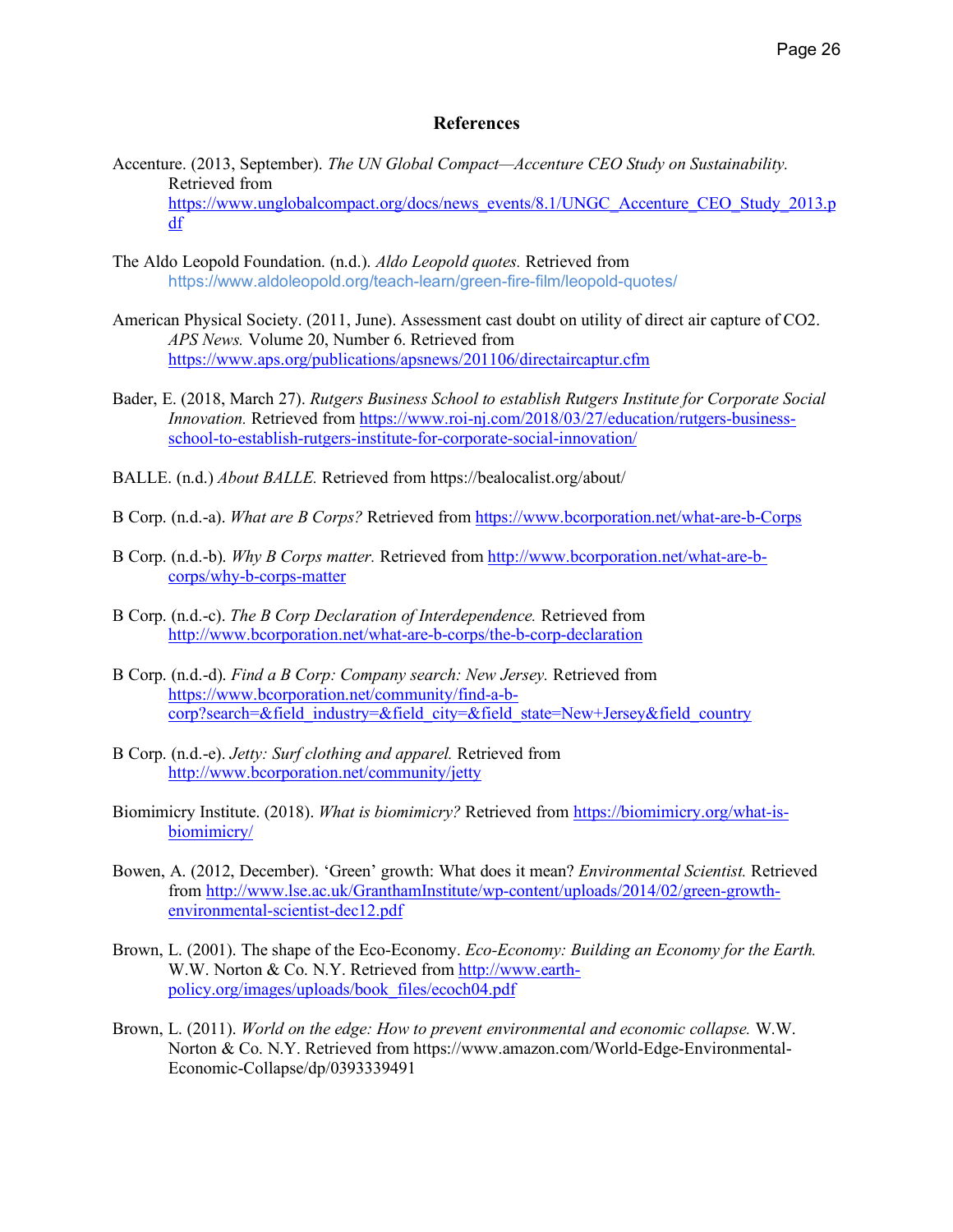- Cloete, S. (2013, August 28). On energy subsidies and externalities. *The Energy Collective.* Retrieved from http://www.theenergycollective.com/schalk-cloete/264701/energy-subsidies-andexternalities
- Cloud, J. & V. Zelin. (2012, December 30). Seeking sustainable growth in the wake of Sandy. *The Center for Regenerative Community Solutions.* Retrieved from http://www.deadriverjournal.org/2012/12/30/seeking-sustainable-growth-in-the-wake-of-sandy-2/
- Cohan, D. (2016, August 26). Corporate demand for green power grows, but what will increased supply look like? *The Hill.* Retrieved from http://thehill.com/blogs/pundits-blog/energyenvironment/293516-corporate-demand-for-green-power-grows-but-what-will
- Confino, J. (2015, January 13). Business leaders are not taking sustainability seriously. *The Guardian.*  Retrieved from https://www.theguardian.com/sustainable-business/2015/jan/13/business-leadersnot-taking-sustainability-seriously
- Convention on Biological Diversity. (n.d.). *Business and biodiversity pledge.* Retrieved from https://www.cbd.int/business/pledges.shtml
- Convention on Biological Diversity. (2016, December). *Cancun Business and Biodiversity Pledge.*  Retrieved from https://www.cbd.int/business/pledges/pledge.pdf
- Craven, J. (n.d.). When "Green" architecture is more than a color. *ThoughtCo.* Retrieved from https://www.thoughtco.com/what-is-green-architecture-and-green-design-177955
- Decter, S. & Meagher, L. (1995, September 18). *Economic development through environmental responsibility: Partnerships for New Jersey.* The Ecopolicy Center for Agriculture, Environment and Resource Issues, New Jersey Agricultural Experiment Station/Cook College, Rutgers University. New Brunswick, N.J.
- DiNapoli, T. (n.d.). *Green policy is good economic policy.* Retrieved from https://www.osc.state.ny.us/green/policypaper.pdf
- Dorsey, S. (2014, March 17). The urban future lab opens as an incubator for green tech startups in downtown Brooklyn. *Inhabitat.* Retrieved from https://inhabitat.com/nyc/the-urban-future-labopens-as-an-incubator-for-green-tech-startups-in-downtown-brooklyn/
- Egan, T. (2017, April 7). The soul of a corporation. *The New York Times.* Retrieved from https://www.nytimes.com/2017/04/07/opinion/the-soul-of-a-corporation.html
- Elks, J. (2013, October 30). Interface joins initiative turning marine plastics 'from waste to wear.' *Sustainable Brands.* Retrieved from http://www.sustainablebrands.com/news\_and\_views/waste\_not/jennifer-elks/interface-joinsinitiative-turning-marine-plastic-waste-wear
- *Fair Trade Campaigns Montclair New Jersey*. (n.d.). Retrieved from http://fairtradecampaigns.org/campaign/montclair-nj/
- Foodshed Alliance. (2015, June 2015). *Northern New Jersey regional foodshed resiliency plan.* Retrieved from http://foodshedalliance.org/wp-content/uploads/2016/02/PlanDesignR1.pdf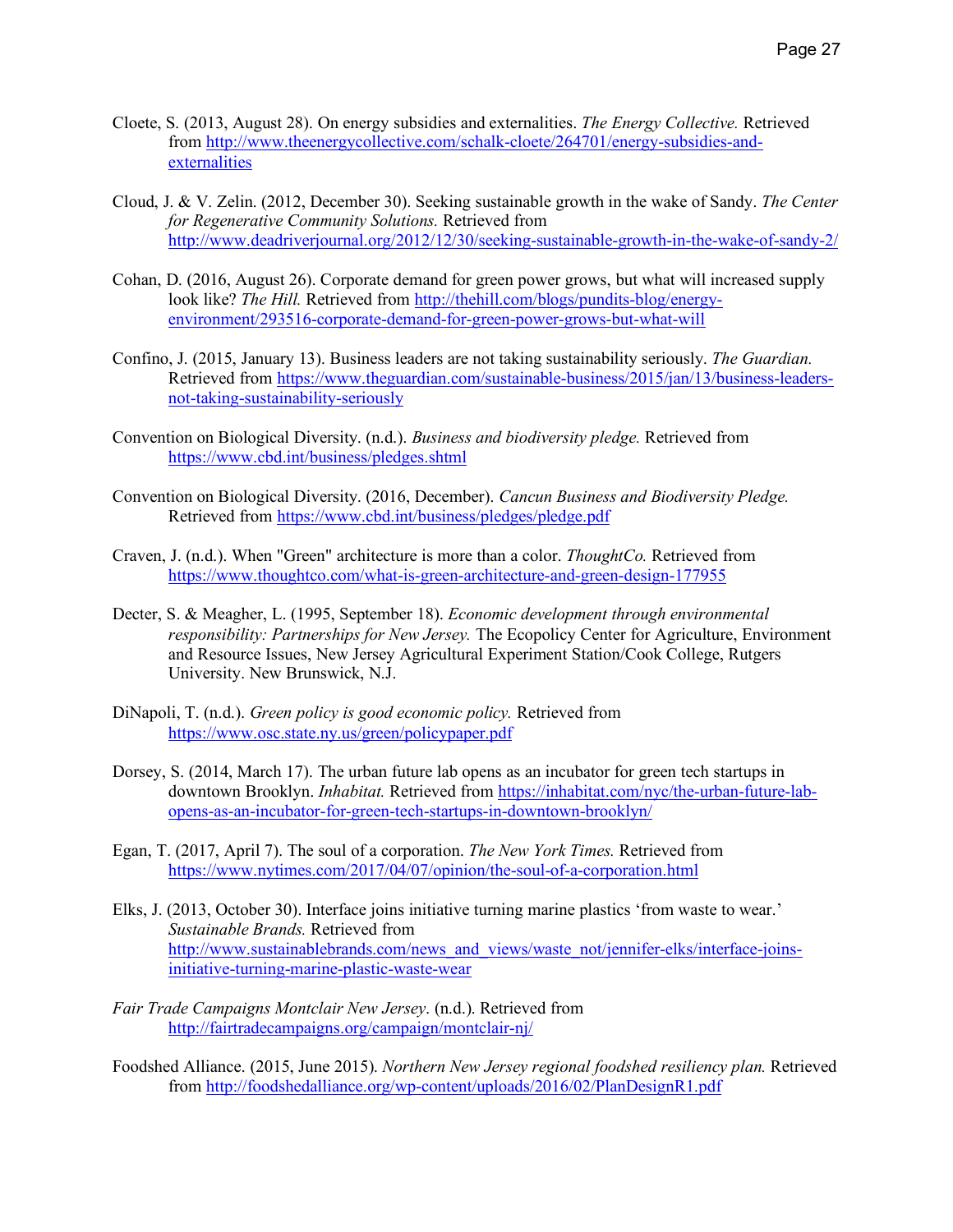- Forest Trends. (n.d.). *About ecosystems marketplace.* Retrieved from https://www.foresttrends.org/ecosystem-marketplace/about-ecosystem-marketplace/
- Gelles, D. (2016, October 31). For helping immigrants, Chobani's founder draws threats. *The New York Times.* Retrieved from https://www.nytimes.com/2016/11/01/business/for-helping-immigrantschobanis-founder-draws-threats.html
- Gibbs, D. (1998, November). *Ecological modernisation: A basis for regional development?* Paper presented to the Seventh International Conference of the Greening of Industry Network 'Partnership and Leadership: Building Alliances for a Sustainable Future'. Rome 15-18 November 1998. Retrieved from https://pdfs.semanticscholar.org/ecee/3cb85888dac77a9df467f1e37a5f6a09741a.pdf
- Green Bank Network. (2018, January 22). *New York green bank.* Retrieved from https://greenbanknetwork.org/ny-green-bank/
- Gunther, M. (2013, March 27). *Taxing carbon at Disney, MicroSoft and Shell.* Retrieved from http://www.marcgunther.com/taxing-carbon-at-disney-microsoft-and-shell/
- Harmon, J., Fairfield, K., Wirtenberg, J., & Russell, W. (2012). *First annual survey of New Jersey business sustainability.* Fairleigh Dickinson University, Institute for Sustainable Enterprise website: http://view2.fdu.edu/dwnld/8093
- Hendricks, D. (2018, January 29). Seven companies proving triple bottom line is possible. *Earth911.* Retrieved from https://earth911.com/business-policy/triple-bottom-line-7-companies/
- Howell, J. (n.d.). Brands taking stands newsletter. *3BL.* Retrieved from http://www.3blforum.com/brandstaking-stands-newsletter
- Ifateyo, A. N. (n.d.). Mondragon's corporate model: "The workers have the power." *Grassroots Economic Organizing.* Retrieved from http://www.geo.coop/node/660
- Impact PHL. (n.d.). *Join the collaboration to grow Philadelphia's impact economy*. Retrieved from http://www.impactphl.org/
- Jersey Renews. (n.d.). *Job training.* Retrieved from http://jerseyrenews.org/
- Kennedy, R. (n.d.). *BrainyQuote.com.* Retrieved from https://www.brainyquote.com/quotes/robert\_kennedy\_745915
- Koebler, J. (2017, June 02). New Jersey becomes the 12th state to consider right to repair legislation. *Motherboard.* Retrieved from https://motherboard.vice.com/en\_us/article/newbwd/new-jerseybecomes-the-12th-state-to-consider-right-to-repair-legislation
- Lindell, C., Eaton, R. A., Howard, P. H., Roels, S. M., & Shave, M. (2018). Enhancing agricultural landscapes to increase crop pest reduction by vertebrates [Abstract]. *Agriculture, Ecosystems & Environment, 257*, 1-11. doi:10.1016/j.agee.2018.01.028

Magee, R.S. (n.d.). *NJCAT.* Retrieved from http://www.njcat.org/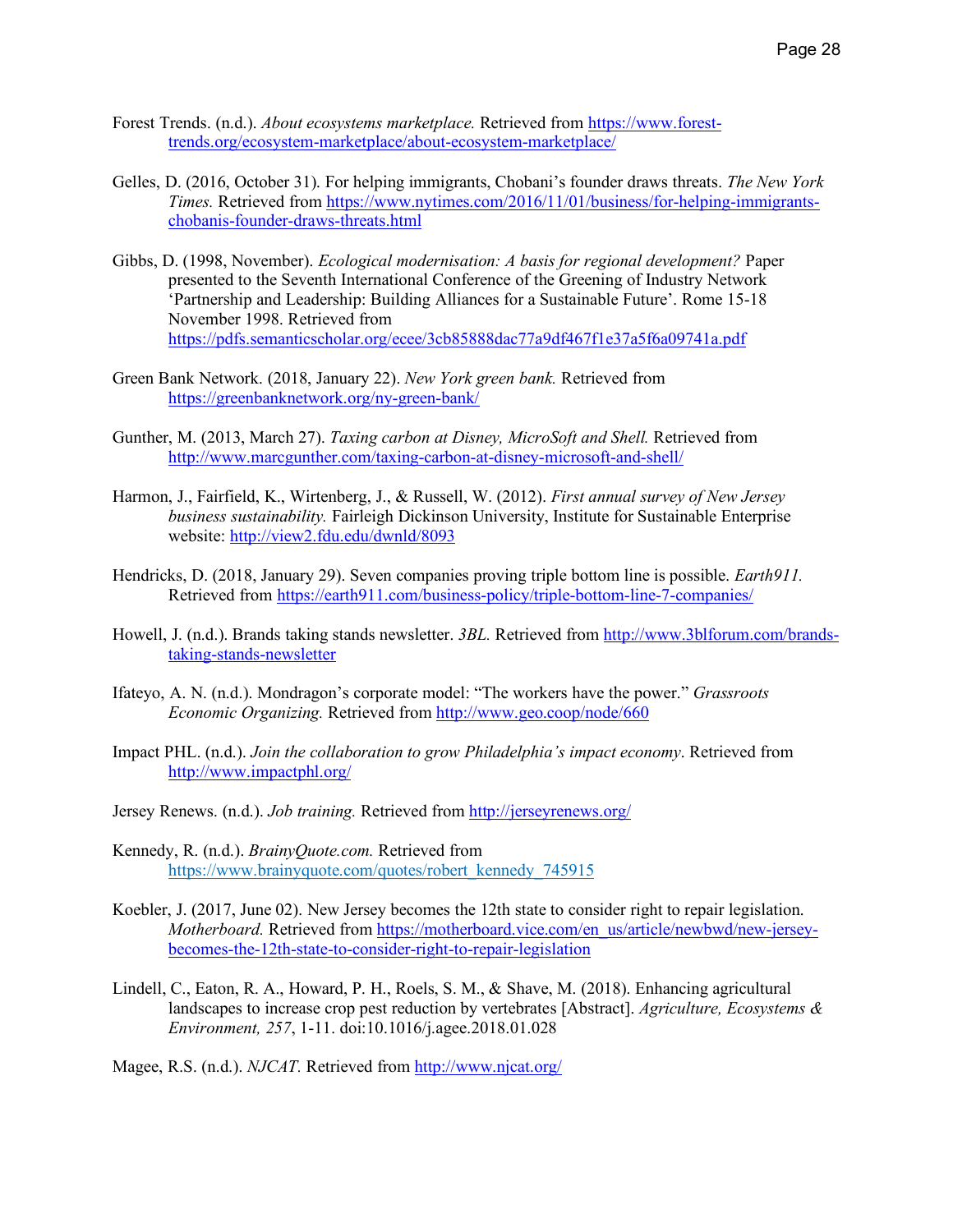- Mason, L. (2018, June 6). Trump's 'winning' is America's losing. *The New York Times.* Retrieved from https://www.nytimes.com/2018/06/06/opinion/trump-winning-america- .html?action=click&pgtype=Homepage&clickSource=story-heading&module=opinion-c-colright-region&region=opinion-c-col-right-region&WT.nav=opinion-c-col-right-region
- Get McDonough, W. & Braungart, M. (2002). *Cradle to cradle: Remaking the way we make things.* New York, NY: North Point Press.
- Messinger, G. (2015, Spring). River-Friendly farm certification program. *Musconetcong River News.*  Retrieved from http://www.musconetcong.org/files/Etc./Newsletters/2015%20Spring%20MWA%20Newsletter.p df
- Meyer, T. (2013, June 19). Four ways the government subsidizes risky coastal rebuilding. *Pro Publica.*  Retrieved from https://www.propublica.org/article/four-ways-the-government-subsidizes-riskycoastal-rebuilding
- Millennium Ecosystem Assessment. (2005). *Ecosystems and human well-being: Opportunities and challenges for business and industry*. Washington, DC: World Resources Institute. Retrieved from https://www.millenniumassessment.org/documents/document.353.aspx.pdf
- Murphy, P. (2018, May 17). *Speech to the 2018 propelify innovation festival.* New Jersey Democratic State Committee. Hoboken, New Jersey.
- Musk, E. (2014, March 14). *To the people of New Jersey. Tesla.* Retrieved from https://www.tesla.com/blog/people-new-jersey%20
- New Jersey Economy: Overview. (n.d.). *New Jersey almanac.* Retrieved from https://www.newjerseyalmanac.com/economy.html
- New Jersey Interagency Sustainability Working Group. (2000, December). *Living with the future in mind: Goals & indicators for New Jersey's quality of life.* Retrieved from State of New Jersey Department of Environmental Protection, Division of Science, Research, and Environmental Health website: http://www.state.nj.us/dep/dsr/sustainable-state/
- New Jersey Interagency Sustainability Working Group. (2001, December). *Governing with the future in mind: Working together to enhance New Jersey's sustainability and quality of life. Retrieved* from State of New Jersey Department of Environmental Protection, Division of Science, Research, and Environmental Health website: http://www.state.nj.us/dep/dsr/governing/governing.pdf
- New Jersey Sustainable Business Council (NJSBC). (2017, April 25). *American Sustainable Business Council.* Retrieved from http://asbcouncil.org/nj#.WvSNAExFzIX
- *New Jersey Work Environment Council joins Bluegreen Alliance.* (2009, June 8). Retrieved from https://www.bluegreenalliance.org/the-latest/new-jersey-work-environment-council-joinsbluegreen-alliance/
- New York State Department of Environmental Conservation. (n.d.). *Pollution Prevention Institute to help NY companies use green technologies.* Retrieved from https://www.dec.ny.gov/press/81921.html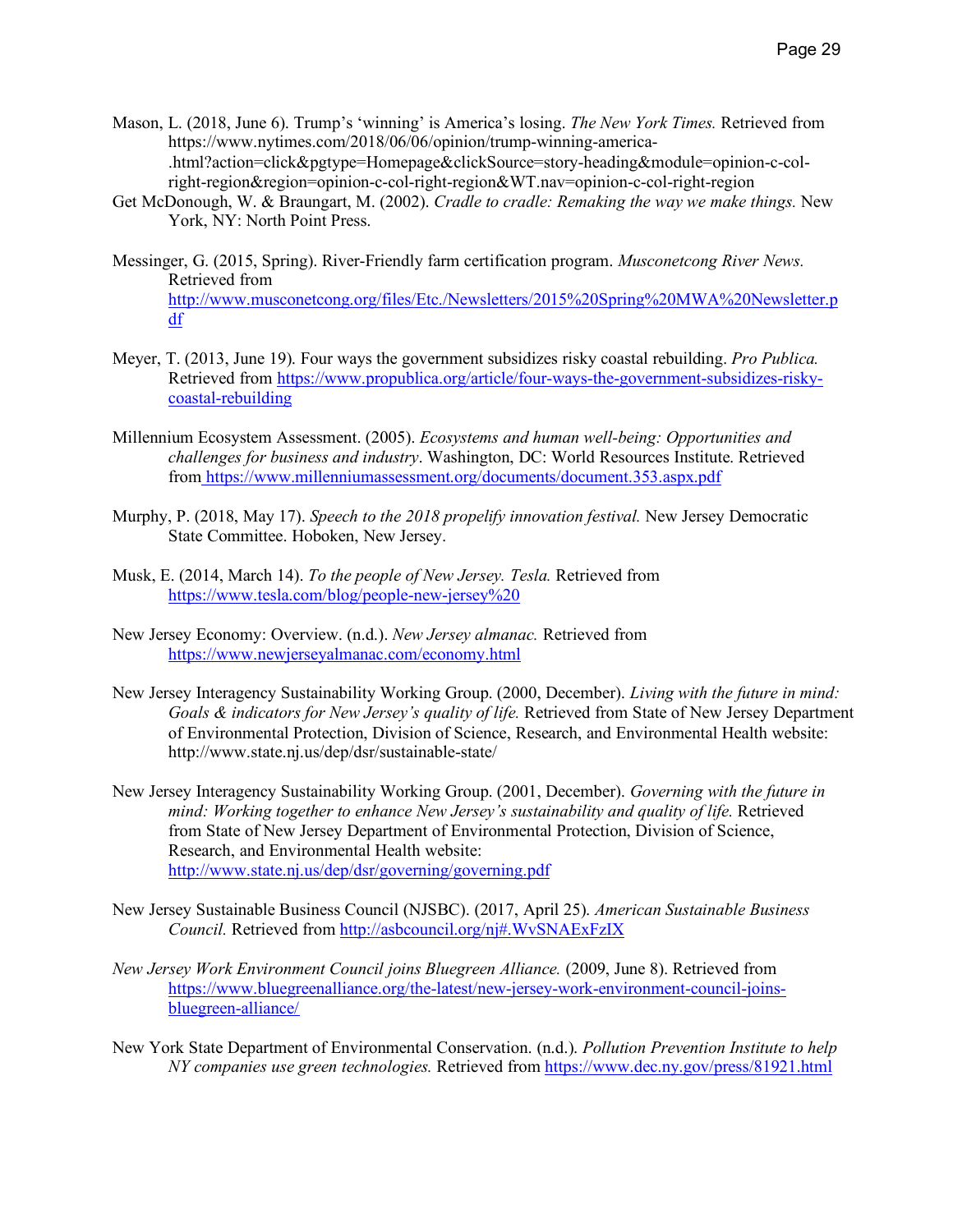- Nguyen-Okwu, L. (2016, December 18). How supermarkets can sell expired food. *OZY.* Retrieved from https://www.ozy.com/immodest-proposal/how-supermarkets-can-sell-expired-food/74565
- Nichols, M. R. (2016, November 11). How agriculture uses energy. *The Energy Collective*. Retrieved from http://www.theenergycollective.com/mnichols/2392638/how-agriculture-uses-energy
- NJDEP. (n.d.). *The New Jersey WasteWise Business Network.* Retrieved from http://www.nj.gov/dep/dshw/recycling/wastewise/brbn03.htm
- NJDEP. (2007, April). *Valuing New Jersey's natural capital: An assessment of the economic value of the state's natural resources.* Retrieved from State of New Jersey Department of Environmental Protection, Division of Science, Research, and Environmental Health website: http://www.nj.gov/dep/dsr/naturalcap/nat-cap-overview.pdf
- NJDEP. (2016, October 14). *Rebuild By Design-Hudson River*. Retrieved from http://www.nj.gov/dep/floodresilience/rbd-hudsonriver.htm
- NJDEP Compliance & Enforcement. (n.d.-a). *What is environmental stewardship.* Retrieved from http://www.nj.gov/dep/enforcement/stewardship/what-is-environmental-stewardship.pdf
- NJDEP Compliance & Enforcement. (n.d.-b). *About environmental stewardship.* Retrieved from http://www.nj.gov/dep/enforcement/stewardship/
- NJDEP Compliance & Enforcement. (n.d.-c). *NJDEP stewardship program.* Retrieved from http://www.nj.gov/dep/enforcement/stewardship/Introduction%20Page.pdf
- NJDEP Compliance & Enforcement. (n.d.-d). *Why should I be an environmental steward?* Retrieved from http://www.nj.gov/dep/enforcement/stewardship/popups/whysteward.html
- NJDEP Office of Air Quality, Energy & Sustainability. (n.d.). *NJ's emissions profile: Statewide greenhouse gas (GHG) emissions inventory.* Retrieved from State of New Jersey Department of Environmental Protection, Air Quality, Energy & Sustainability website: http://www.nj.gov/dep/aqes/oceghgei.html
- NJDEP Sustainable Communities Work Group. (2000 September). *Guidance document on NJDEP efforts to support sustainability in New Jersey.*
- NJPRO Foundation. (2012, April). *Sustainability for business: Innovation, cost savings, opportunities.*  Retrieved from http://njprofoundation.org/wp-content/uploads/2014/08/sustainability.pdf
- NJSBDC. (n.d.-a). *New Jersey sustainable business registry: About.* Retrieved from http://registry.njsbdc.com/about
- NJSBDC. (n.d.-b). *New Jersey sustainable business registry: Resources.* Retrieved from http://registry.njsbdc.com/resources
- NJSBDC. (2017). *NJ Sustainability: Our members make a difference.* Retrieved from http://registry.njsbdc.com/resources/results
- NOFA-NJ. (n.d.). *Organic certification.* Retrieved from http://www.nofanj.org/resources\_certification.htm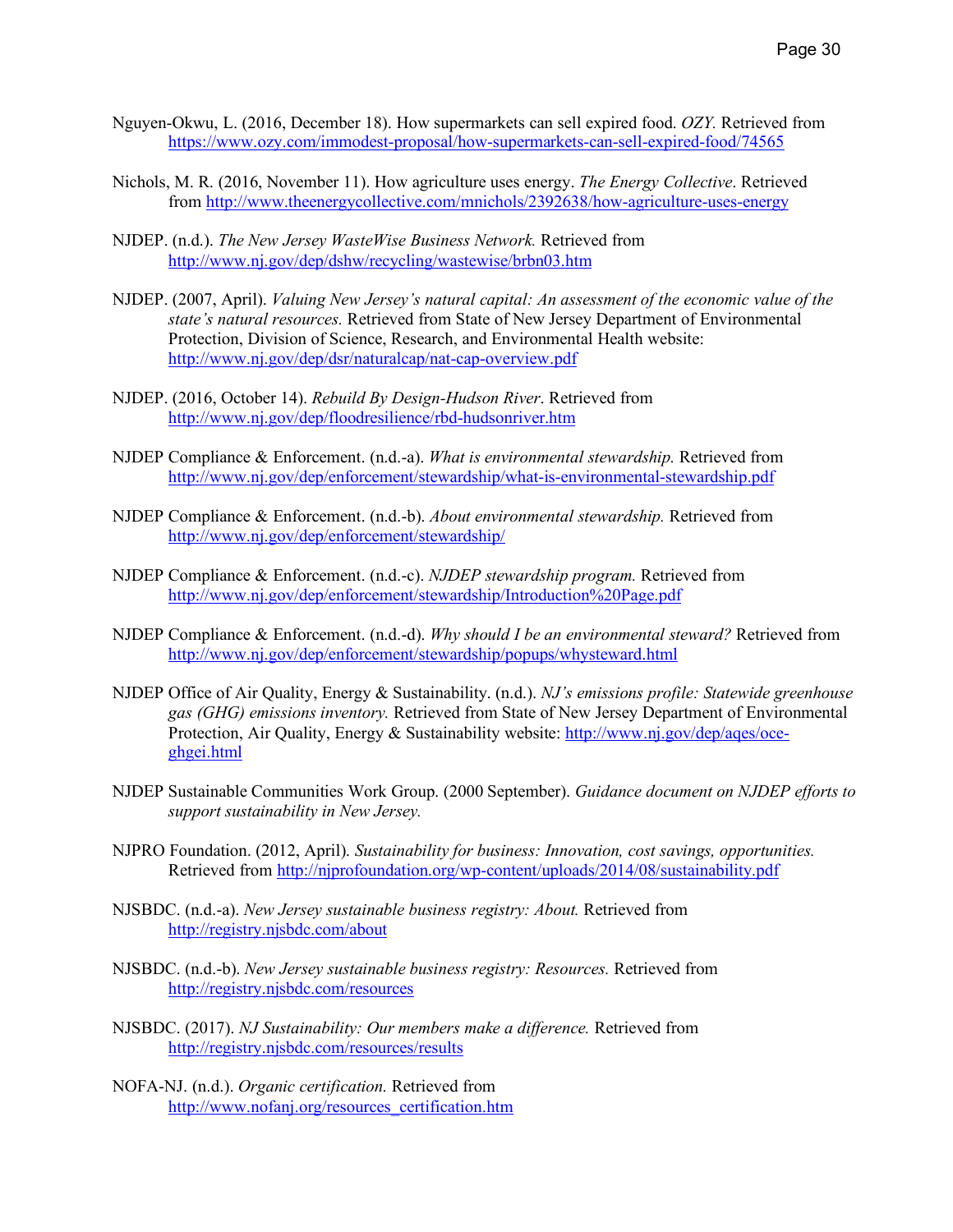- NYSERDA (n.d.-a). *Biomass.* Retrieved from https://www.nyserda.ny.gov/Researchers-and-Policymakers/Biomass
- NYSERDA. (n.d.-b). *Programs & Services.* Retrieved from https://www.nyserda.ny.gov/All-Programs
- NYSERDA (n.d.-c). *Biomimicry.* Retrieved from https://www.nyserda.ny.gov/Researchers-and-Policymakers/Biomimicry
- NYSERDA (n.d.-d). *Behavior Design Consulting Services.* Retrieved from https://www.nyserda.ny.gov/Researchers-and-Policymakers/Behavior-Research
- NYSP21. (n.d.). *Green technology accelerator center.* Retrieved from http://www.rit.edu/affiliate/nysp2i/business-assistance/green-technology-accelerator-center
- Ocean Current. (2012, June 26). *Does only selling sustainable seafood work? A q&a with Whole Foods.*  Retrieved from https://oceanconservancy.org/blog/2012/06/26/does-only-selling-sustainableseafood-work-a-qa-with-whole-foods/
- Peters, D.J., L. Eathington, & D. Swenson. (2011, November). An exploration of green job policies, theoretical underpinnings, measurement approaches, and job growth expectations. *USDA.* Retrieved from https://www.usda.gov/oce/reports/energy/ExplorationGreenJobPolicies-October%202011.pdf
- Phil Murphy Democrat for Governor. (2017). *Building a clean economy.* Retrieved from https://www.murphy4nj.com/issue/building-a-clean-energy-economy/
- Platt, B. (1991). *Getting the most from our materials: Making New Jersey the state of the art.* Washington, D.C. Institute for Local Self-Reliance.
- Polsky, M. (1998a, December 24). *A green industrial policy: A complement to industrial ecology in reaching for sustainability*, Industrial Ecology, Business Strategy, & Government Policy in an Environmentally Constrained World course. Columbia University School of International & Public Affairs.
- Polsky, M. (1998b, September). *Opportunities & barriers to incorporating ecological economics & other new economic ideas into environmental policy in New Jersey, Masters' Thesis*, Draper Program in Humanities & Social Thought, New York University.
- Polsky, M. (2006, December). Strategic thinking; New Jersey's garden variety environmentalism. *Greenbiz.com.* Retrieved from https://www.greenbiz.com/blog/2006/12/08/newjersey%E2%80%99s-garden-variety-environmentalism
- Polsky, M. (2013a, December 31). *Letter to NJDEP Commissioner Bob Martin, suggestions for the next "Economic Growth and Environmental Stewardship" speech.*
- Polsky, M. (2013b, May 20). 12 areas where social entrepreneurship needs to improve: Part I. *GreenBiz.com*. Retrieved from http://www.greenbiz.com/blog/2013/05/20/12-areas-where-socialentrepreneuring-needs-improve-part-1?page=0%2C0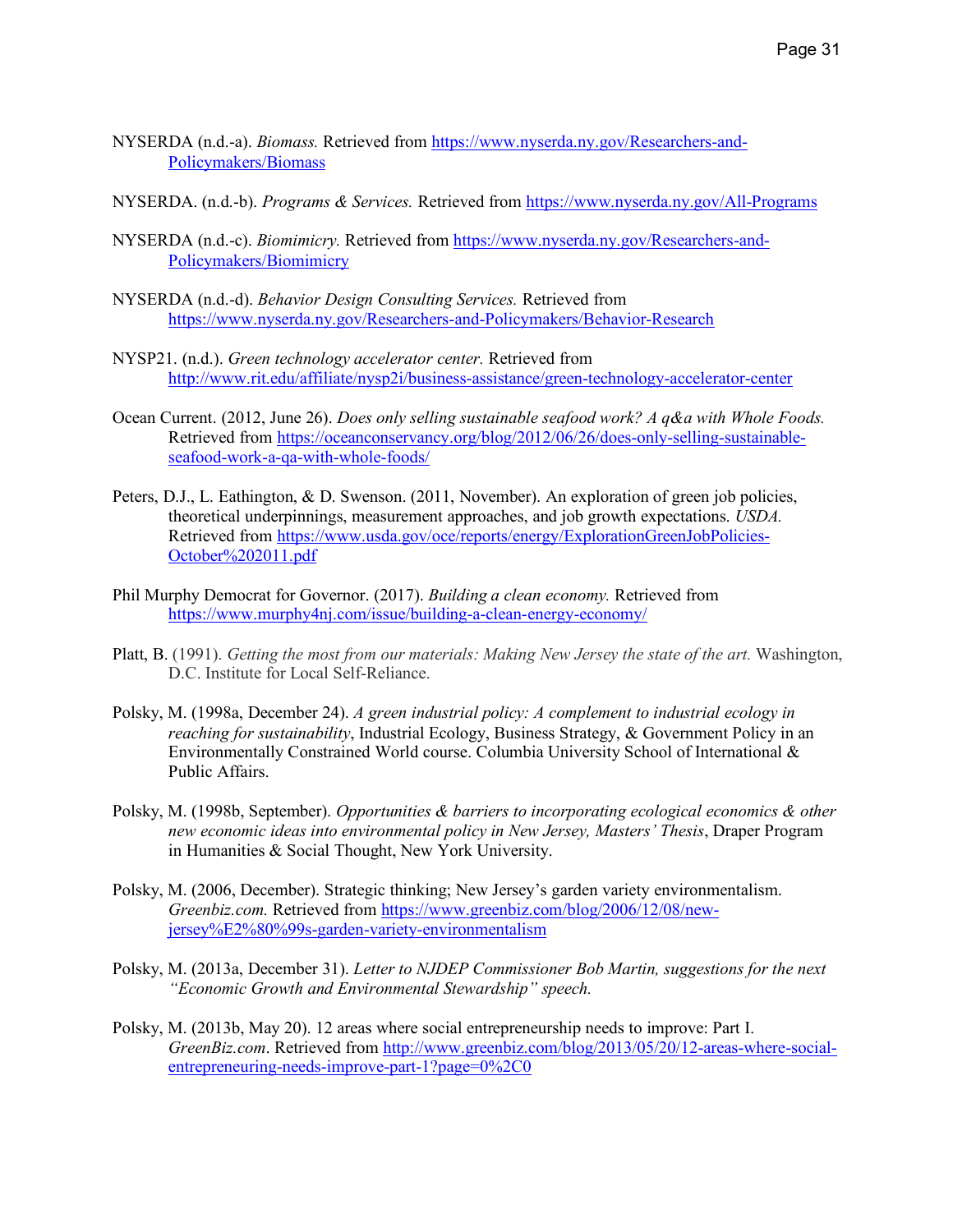- Polsky, M. (2013c, January 14). Developing the sustainable policy-sustainable business connection, *Greenbiz.com*. Retrieved from https://www.greenbiz.com/blog/2013/01/14/developingsustainable-policy-sustainable-business-connection
- Polsky, M. (2014, April 21). A look at sustainable development in New Jersey: How have we done and what are the opportunities--if we want them? *NJGA Newsbriefs: Special Edition*.
- Polsky, M. (2015a, June 15). *When it really isn't business as usual: Can there be principle without "principle?: Part 1."* Retrieved from http://www.sustainablebrands.com/news\_and\_views/stakeholder\_trends\_insights/matt\_polsky/wh en\_it\_really\_isn%E2%80%99t\_business\_usual\_can\_there?utm\_source=newsletter&utm\_medium =businessweekly&utm\_campaign=jun15&mkt\_tok=3RkMMJWWfF9wsRoks6XMZKXonjHpfs X56%2BotXa%2B2lMI%2F0ER3fOvrPUfGjI4FSMNjI%2BSLDwEYGJlv6SgFTrTBMbVxyLg OXxk%3D
- Polsky, M. (2015b, March 24). Business and a proactive approach to addressing climate change. Letter to Senator Smith; Messieurs Egenton, Jackson, Benton and Ms. Siekerka. Belvidere, New Jersey.
- Polsky, M., Benjamin, R., Cloud, J., Harmon, D., & Wirtenberg, D. (2010, August). *Developing and implementing a sustainable growth strategy for New Jersey.* Fairleigh Dickinson University, Institute for Sustainable Enterprise website: http://view2.fdu.edu/legacy/pubpolicystatemtnov162010.pdf
- Polsky, M., & Aravkar, P. (2013, May 8). What the first annual survey of New Jersey business sustainability tells us. *Earthpeople Speak.* Retrieved from http://www.earthpeople.com/blog/2013/05/08/58-what-the-first-annual-survey-of-new-jerseybusiness-tells-us
- Polsky, M. & Lipoti, J. (2016, February 15). What if 'opposites' aren't really opposite?': Part 19. *Sustainability Brands.* Retrieved from http://www.sustainablebrands.com/news\_and\_views/new\_metrics/matt\_polsky/are\_opposites\_rea lly opposite what if they%E2%80%99re not part 19
- Plumer, B. (2018, June 1). A year after Trump's Paris pullout, U.S. companies are driving a renewables boom. *The New York Times.* Retrieved from https://www.nytimes.com/2018/06/01/climate/companies-renewableenergy.html?hp&action=click&pgtype=Homepage&clickSource=storyheading&module=second-column-region&region=top-news&WT.nav=top-news
- Rao, T. (2017, April 21). Immigration inquiry draws protest at Tom Cat Bakery. *The New York Times.* Retrieved from https://www.nytimes.com/2017/04/21/dining/immigration-protest-tom-catbakery-a-day-without-bread.html
- Rappeport, A. (2018, May 25). Banks tried to curb gun sales. Now Republicans are trying to stop them. *The New York Times.* Retrieved from https://www.nytimes.com/2018/05/25/us/politics/banks-gun-sales-republicans.html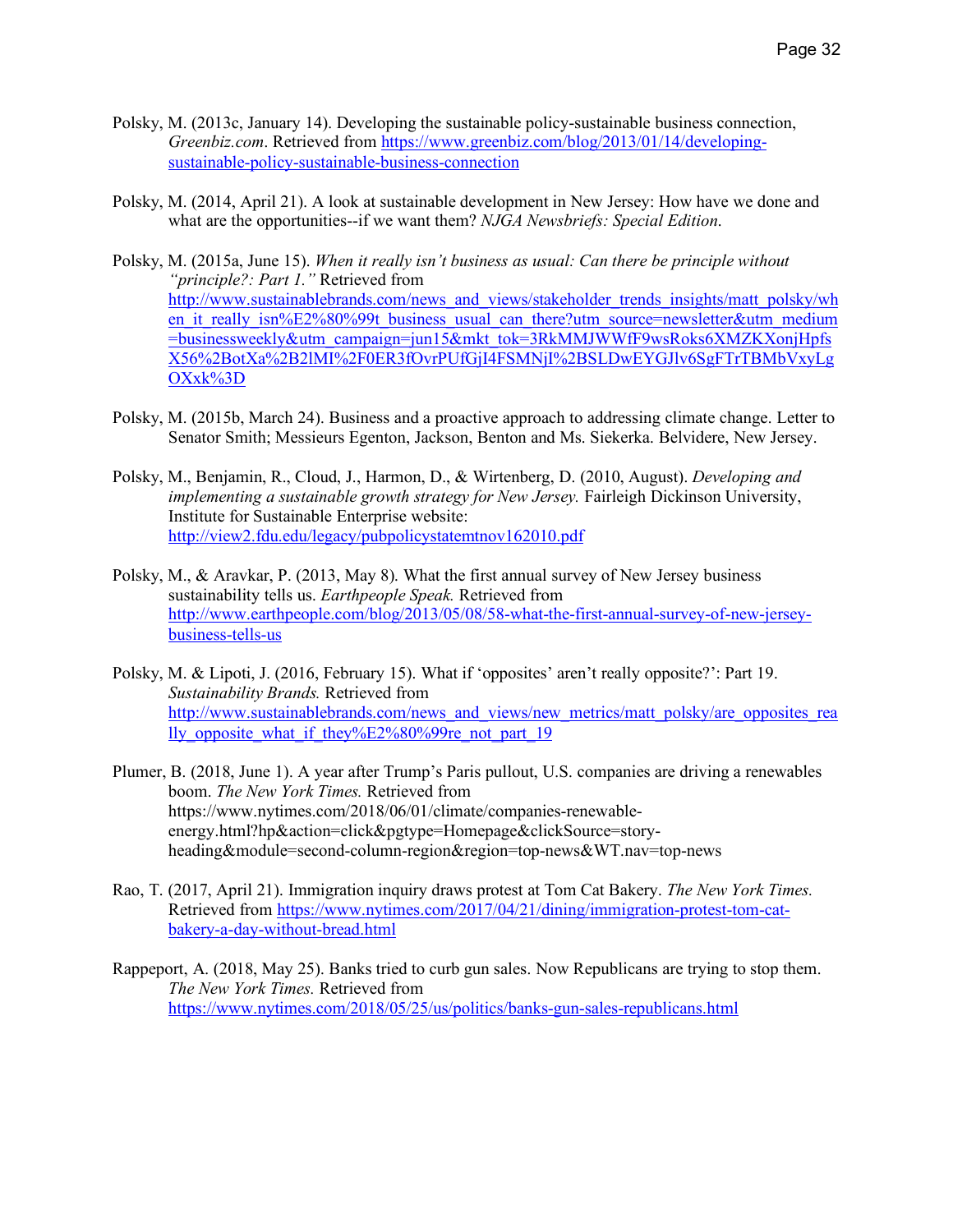- Richards, A. (2015, June 29). These New York companies are using their businesses as a force of good. *Epoch Times*. Retrieved from https://www.theepochtimes.com/these-7-new-york-companies-areusing-their-business-as-a-force-ofgood\_1356363.html?utm\_expvariant=D002\_02&utm\_expid=21082672- 18.dmPUWQm0QDq0pZBHW0FDfA.1&utm\_referrer=https%3A%2F%2Fwww.google.com%2 F
- Smarth, D. (n.d.). *Sustainability: Good for business.* Retrieved from http://www.njeda.com/Press-Room/News-Articles/News-Articles/Sustainability-Good-for-Business
- Solomon, R. (2018, June 1). *Personal Communication.*
- Sorkin, A.R. (2018, May 28). Why Starbucks's bias training, despite skepticism, is an important start. *The New York Times.* Retrieved from https://www.nytimes.com/2018/05/28/business/starbucks-stores-closed-racial-bias-sorkin.html
- Stacey, E. (2008). *A Passion for Sustainability*. Landfall Productions Inc. Retrieved from https://www.imdb.com/title/tt1213599/
- Streitfeld, D. (2018, May 26). As Google feeds cats, owl lovers cry foul. *The New York Times.* Retrieved from https://www.nytimes.com/2018/05/26/technology/google-catsowls.html?hpw&rref=business&action=click&pgtype=Homepage&module=wellregion&region=bottom-well&WT.nav=bottom-well

Sustainable Jersey. (n.d.-a). *Green business recognition program.* Retrieved from http://www.sustainablejersey.com/actionscertification/actions/?type=1336777436&tx\_sjcert\_action%5BactionObject%5D=46&tx\_sjcert\_a ction%5Baction%5D=getPDF&tx\_sjcert\_action%5Bcontroller%5D=Action&cHash=1b94560c4 48d3879e884bea71acf08ee

Sustainable Jersey. (n.d.-b). *Green jobs/Economic development.* Retrieved from http://www.sustainablejersey.com/actionscertification/actions/?type=1336777436&tx\_sjcert\_action%5BactionObject%5D=47&tx\_sjcert\_a ction%5Baction%5D=getPDF&tx\_sjcert\_action%5Bcontroller%5D=Action&cHash=705f2ce3a0 8c660026bbee82cfd7a3f9

- Sustainable Jersey. (2018). *About Sustainable Jersey for Schools*. Retrieved from http://www.sustainablejerseyschools.com/about/
- Taylor, K. (2017, December 5). Patagonia's anti-Trump message crashes website. *Businessinsider.com.* Retrieved from http://www.businessinsider.com/patagonias-anti-trump-message-almost-crasheswebsite-2017-12
- Thiel, A. (2018, April 4). Payments for ecosystem services: A policy idea grows up. *Forest trends.* Retrieved from https://www.forest-trends.org/blog/payments-for-ecosystem-services-a-policyidea-grows-up/
- Timperley, J. (2016, July 14). The pitfalls of putting a price on nature: What's next for natural capital? *GreenBiz.* Retrieved from https://www.greenbiz.com/article/pitfalls-putting-price-nature-whatsnext-natural-capital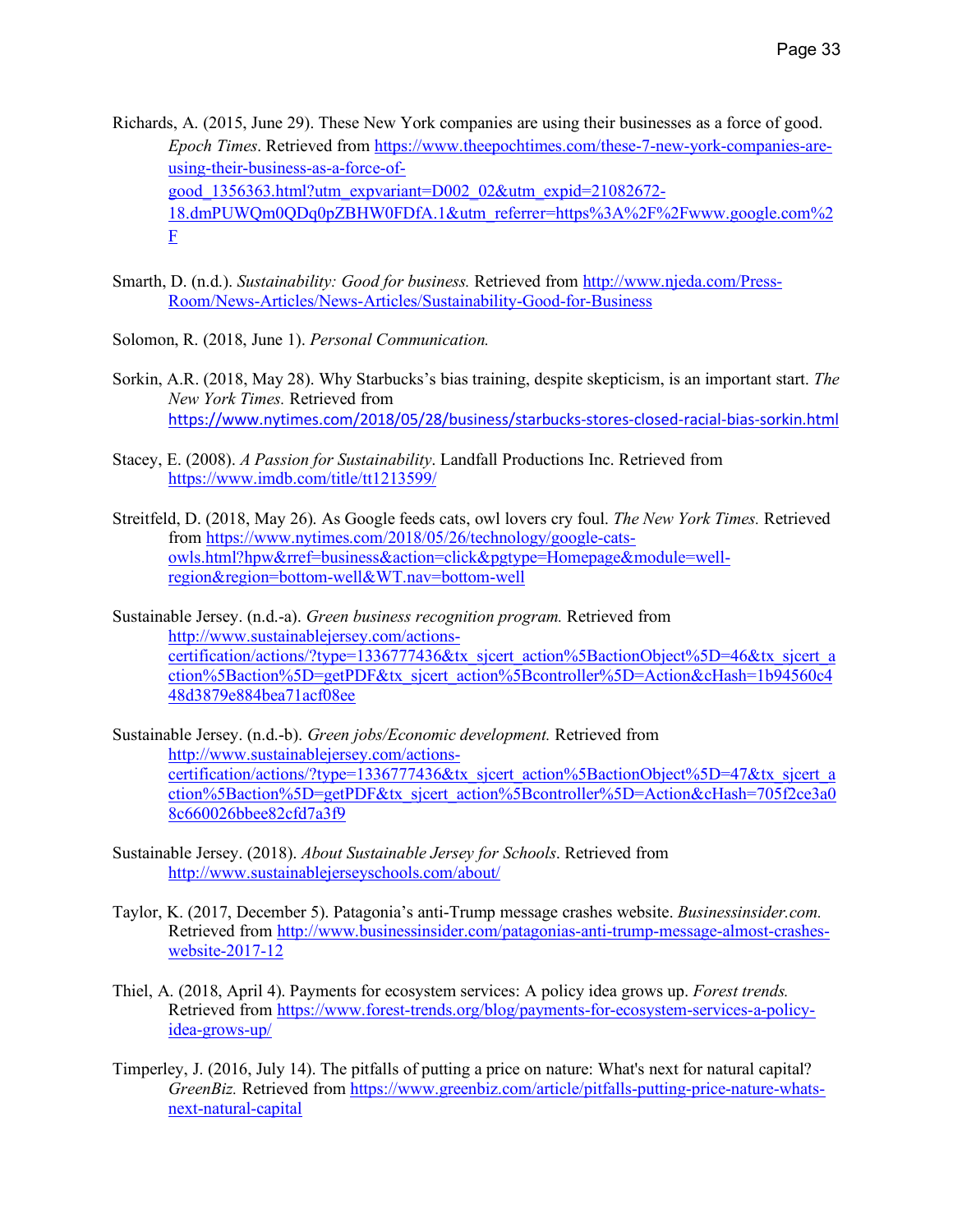- United Nations Department of Economic and Social Affairs. (n.d.). *Green economy: Sustainable Development Knowledge Platform.* Retrieved from https://sustainabledevelopment.un.org/index.php?menu=1446
- U.S. Green Buildings Council New Jersey. (n.d.). *North Jersey branch.* Retrieved from https://usgbcnj.org/branches/north-jersey-branch/
- Waage, S. (2013, June 12). Why Disney, BP and Rio Tinto are exploring ecosystem services. *Greenbiz.com.* Retrieved from https://www.greenbiz.com/blog/2013/07/12/disney-bp-rio-tintoecosystem-services
- Waddell, St. (2016). *Change for the audacious: A doer's guide: Large systems change for a flourishing future.* NetworkingAction Publishing. Boston, MA. Retrieved from https://networkingaction.net/product/change-for-the-audacious/
- Walker, D. (2018, May 21). *Personal Communication.*
- Warren, M. S. (2018, February 21). Breaking with Trump, N.J. buys into Paris Climate Agreement. *NJ.Com.* Retrieved from http://www.nj.com/news/index.ssf/2018/02/nj\_just\_joined\_a\_coalition\_to\_uphold\_climate\_accor. html
- Weißhuhn, P., Reckling, M., Stachow, U., & Wiggering, H. (2017). Supporting agricultural ecosystem services through the integration of perennial polycultures into crop rotations. *Sustainability, 9*(12), 2267. doi:10.3390/su9122267
- Wheeland, M. (2016, August 24). Can a company ever claim to be making a better world? *The Guardian.* Retrieved from https://www.theguardian.com/sustainable-business/2016/aug/24/company-claimbetter-world-net-positive-dell-dow
- Wildlife Habitat Council. (n.d.-a). *Every act of conservation matters.* Retrieved from http://www.wildlifehc.org/
- Wildlife Habitat Council. (n.d.-b). *The business case for conservation.* Retrieved from http://www.wildlifehc.org/businesscase/
- Wildlife Habitat Council. (n.d.-c). *White paper: Re-Imagining the corporate campus.* Retrieved from http://www.wildlifehc.org/knowledge-resource/reimagining-the-corporate-campus/
- Willard, B. (2012). *The new sustainability advantage: seven business case benefits of a triple bottom line.*  New Society Publishers. Gabriola Island, British Columbia. Retrieved from https://www.amazon.com/New-Sustainability-Advantage-Business-Benefits/dp/0865717125
- Williams, J. (2015, October, 29). *Make wealth history: The 7 fronts of mount sustainability.* Retrieved from https://makewealthhistory.org/2015/10/29/the-7-fronts-of-mount-sustainability/
- Williams, M. (1997). *Linking economic development and pollution prevention in New Jersey: a Ph.D. dissertation.* New Brunswick, New Jersey: Rutgers University Bloustein School of Planning & Policy.